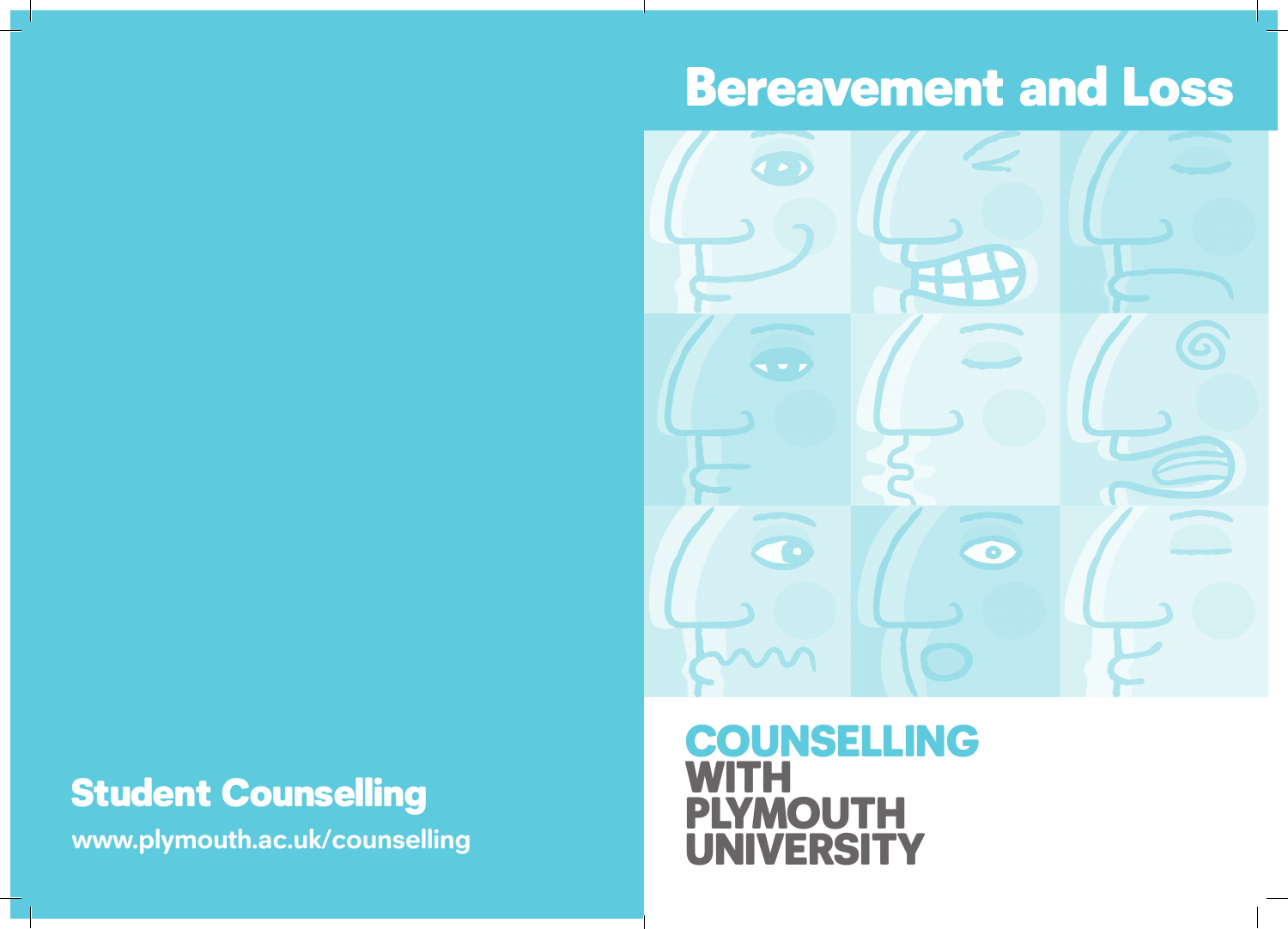#### **Bereavement**

This leaflet provides some information about how we react to loss and the feelings we go through as we struggle to cope with the situation. It is important to remember that in these circumstances intense feelings are completely normal.

Loss and bereavement may be one of the most difficult things we ever have to face. When a person close to us is dying or dies, there is a grieving process and it is normal for recovery to be slow and emotionally painful.

For many of us cultural changes have resulted in death becoming a taboo subject, no longer talked about, so when the inevitable happens we are often not equipped to deal with either our own or other people's reactions.

Whatever people may say, there are no rules about grieving and no timetable. Different people go through this experience in their own way depending on the circumstances of the death and their relationship with the person. Recovery is not linear and although we can talk about some common factors or stages in the process every individual reacts differently. There is no 'right' way to mourn and although it is essentially a process of letting go, we nevertheless learn to carry forward the relationship which we have had with the person who has died in our own lives. We may even find new ways of connecting to them internally.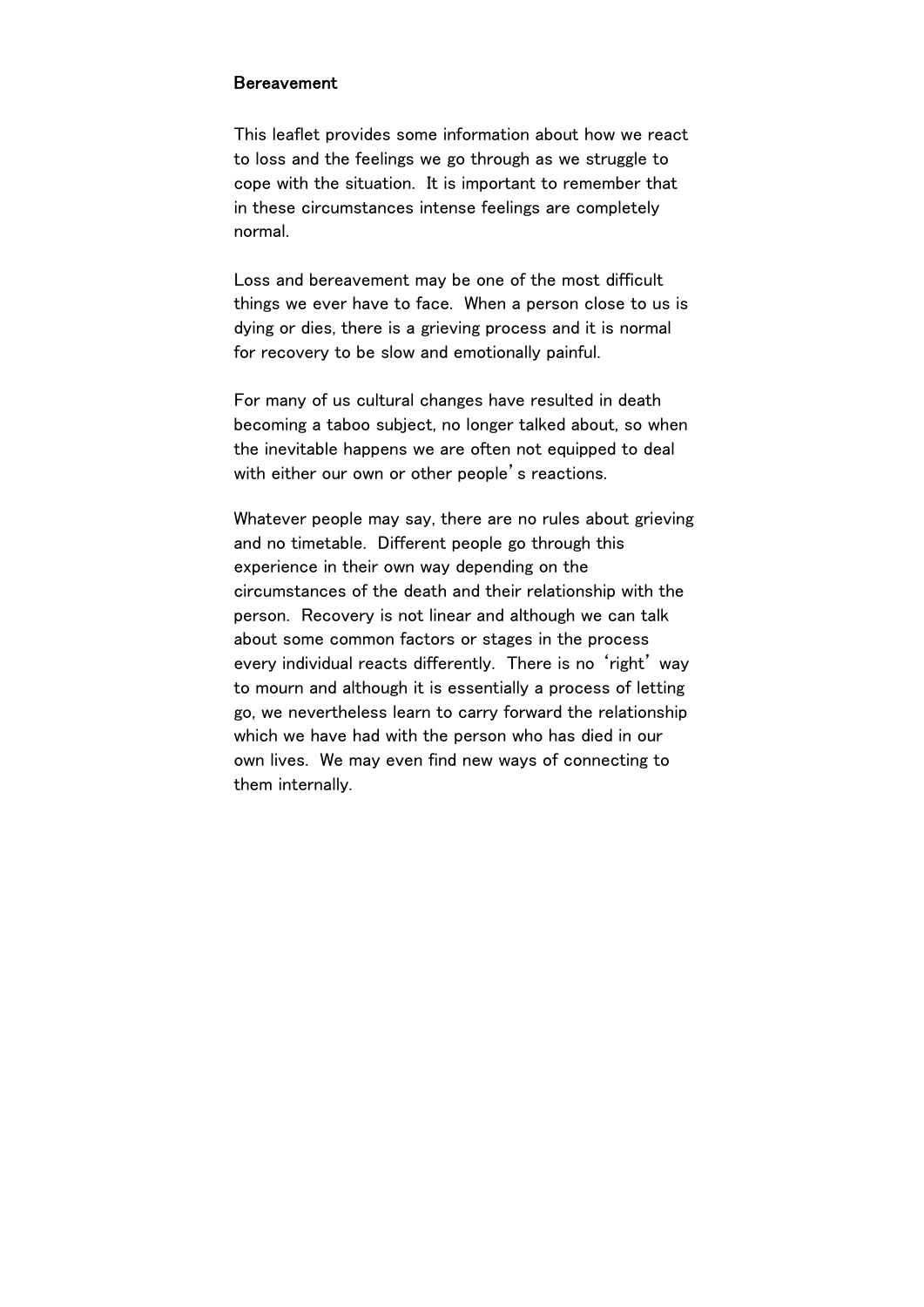#### Common Reactions

**Feelings**  $-$  Shock, numbness and helplessness are very common at first. These can later give way to overwhelming feelings of sadness. We will feel much more vulnerable than usual and may experience unexpected emotions such as relief, anger, guilt, or we may worry about breaking down in public. Such feelings are not uncommon but may take us by surprise and may be difficult to deal with.

**Thoughts** – The numbness we feel may initially help us to get through the practical arrangements surrounding the funeral or to inform others of the death but it can also lead us to cut off from the people and things around us. We may find ourselves confused, absent-minded and unable to concentrate for very long. Disbelief at what has happened, obsessional thoughts or images of the deceased, even visual or auditory hallucinations can be experienced. All these symptoms are quite common in the early stages of grief and usually disappear after a while. If they do persist it can be helpful to talk to someone who understands the process of grieving and can offer support for the anxiety aroused by such experiences.

Physical Reactions – Some people experience emotional pain in a much more physical way, tightness in the chest, a hollow empty feeling in the pit of the stomach, aches and pains, loss of appetite, inability to sleep, or a heavy and overwhelming fatigue. We may find ourselves wandering about aimlessly, or searching for the lost loved one.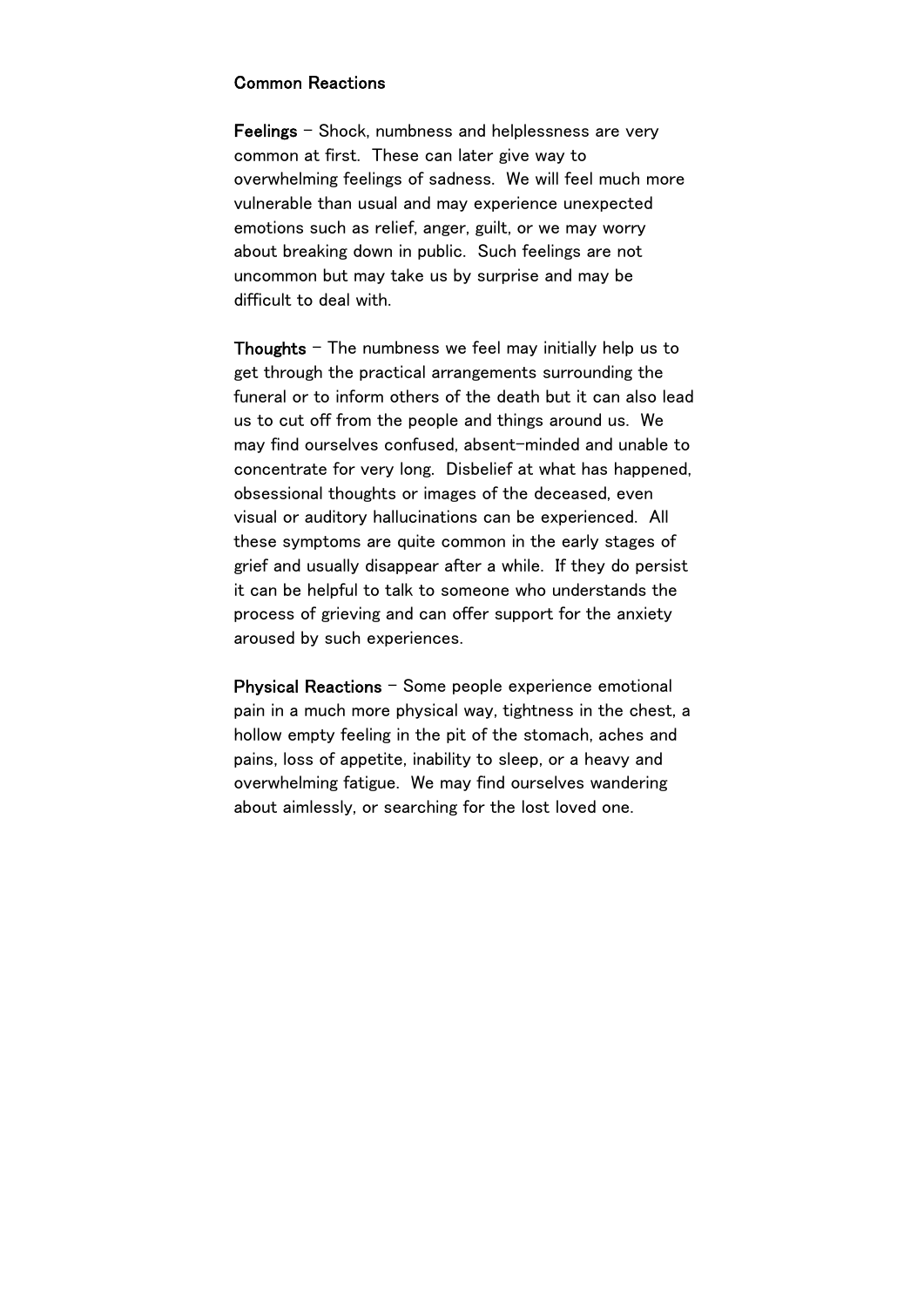#### The Grieving Process

**Denial and Shock**  $-$  At first, it may be difficult to accept the death of the person, and as a result, deny the reality. When we lose something we tend to search for it and searching is a common reaction to bereavement. We may think we see the person who has died walking down the street, or may hear them call our name. Such vivid experiences can be very alarming, but are not unusual. However, as the shock and denial gradually diminish other feelings will start to emerge. Along with the pain and sadness and yearning for the dead person there may also be:

Anger – a common question is "Why me?" We may feel angry at what we perceive to be the injustice of the death and this may cause us to displace the anger onto others such as close friends, relatives, the medical profession, God or even the person who has died. It may be easier to be angry with someone or something rather than acknowledge how abandoned we feel.

**Bargaining and Guilt**  $-$  If someone we love is terminally ill we may try to bargain with some sort of deity, offering something in exchange for the dying person. We may torment ourselves with the idea that we failed to do something; "If only I'd been there /done more/not said/ visited more often..." When death comes we may feel relieved for ourselves as well as for the loved one. Such feelings can lead to confusion and guilt.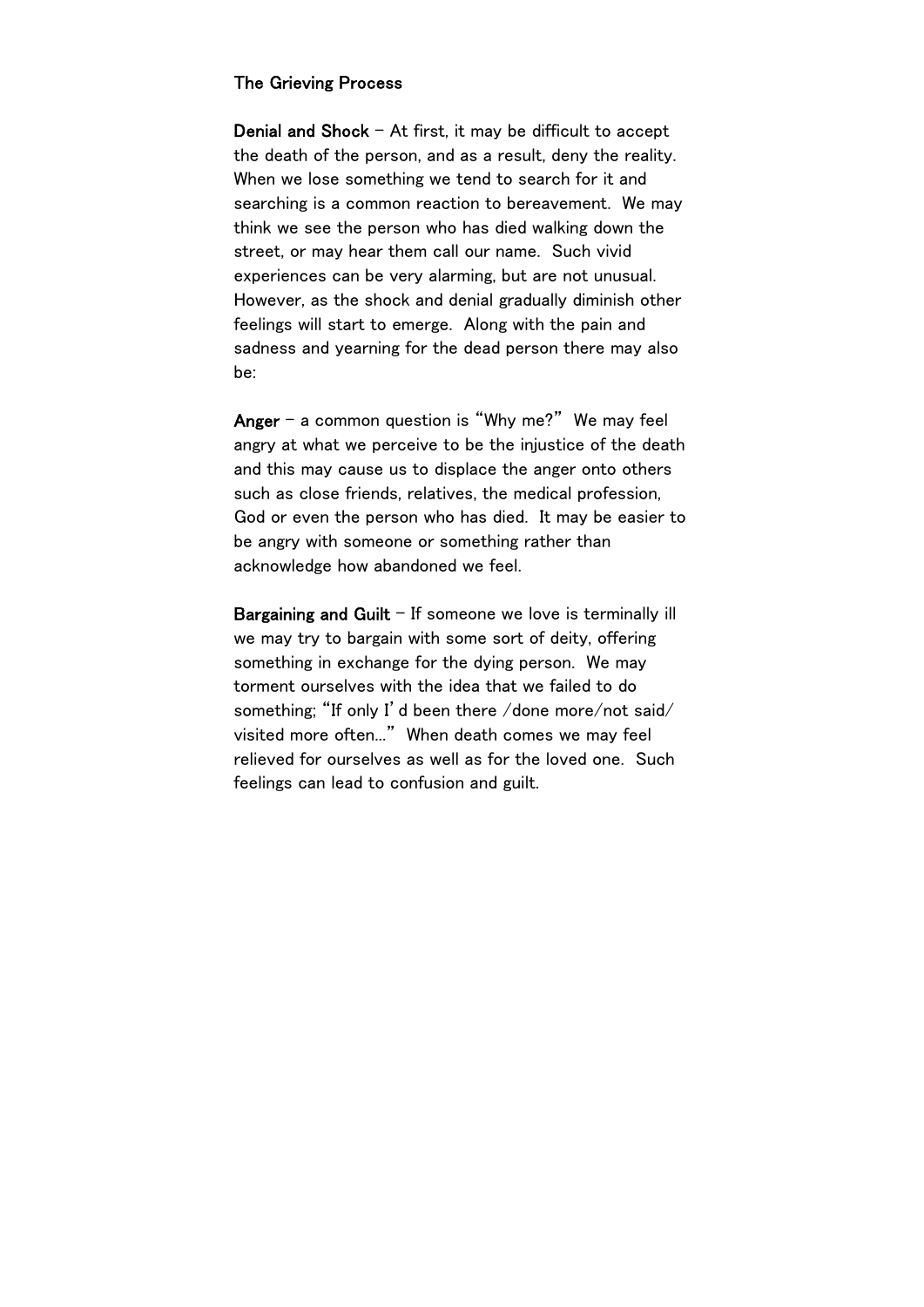Depression – Inevitably at first there is a great sense of loss; this may be followed by mood fluctuations, feeling depressed, isolation and withdrawal. This is perfectly natural: it takes time to recover. Encouragement and reassurance from well-meaning friends may not always be experienced as helpful: often time is needed to just be with ourselves.

Loneliness – after a while we may think we should be 'getting over' some of the feelings associated with bereavement and this can make it difficult for us to speak to friends or relatives about the loss. This may lead to feelings of loneliness or isolation.

#### Factors that may hinder the resolution of grief

Sometimes there are particularly traumatic circumstances surrounding the death of someone close to us. This may be in the manner of their death or maybe a difficulty we had in our relationship with the person who has died. Some of us experience a number of losses without the time or support to mourn and each new loss just adds to the burden of unresolved grief.

#### Factors that may help the resolution of grief

 $\triangleright$  Looking after ourselves – both physically (getting plenty of rest as well as exercise, eating good food) and emotionally and spiritually (allowing ourselves the freedom to experience our emotions)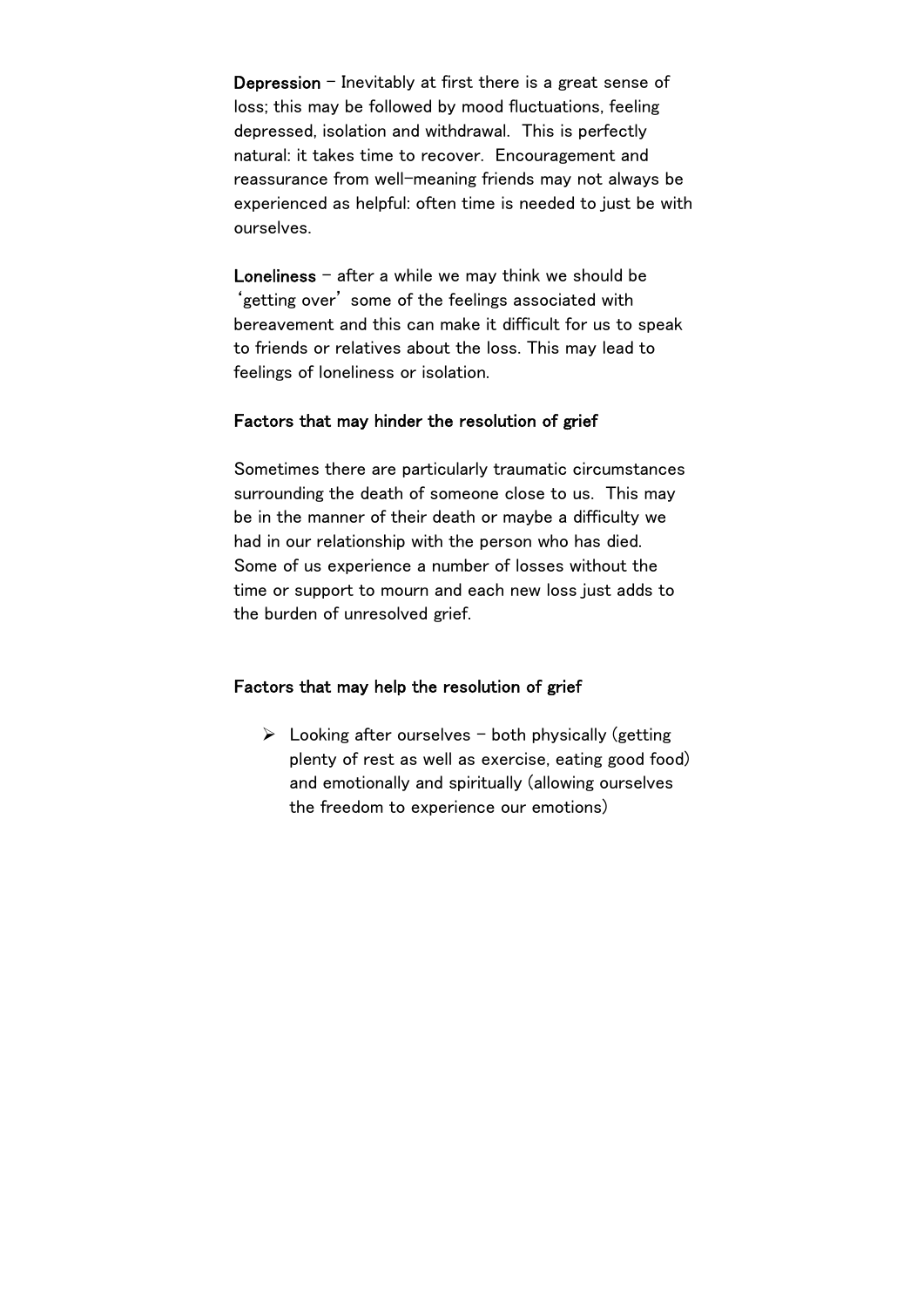- $\triangleright$  Talking to someone we trust and feel safe enough with to express feelings
- $\triangleright$  If we do not want to talk, maybe then writing or expressing our feeling in other creative ways (music, dance, painting, clay modelling)
- $\triangleright$  Trying not to shut out the emotions with overwork, alcohol, drugs or other avoiding behaviours
- $\triangleright$  Being patient with ourselves and trusting ourselves and our own way of doing things. Allowing time to make the necessary adjustments to the new situation
- $\triangleright$  Talking to a counsellor, especially if feelings are confusing and overwhelming

This booklet has been produced by The University of Plymouth Counselling Service. For details of our service visit the website: www.plymouth.ac.uk/counselling

#### Further help:

CRUSE Bereavement Care www.cruse.org.uk Daytime Helpline: 0844 477 9400 E-mail: helpline@cruse.org.uk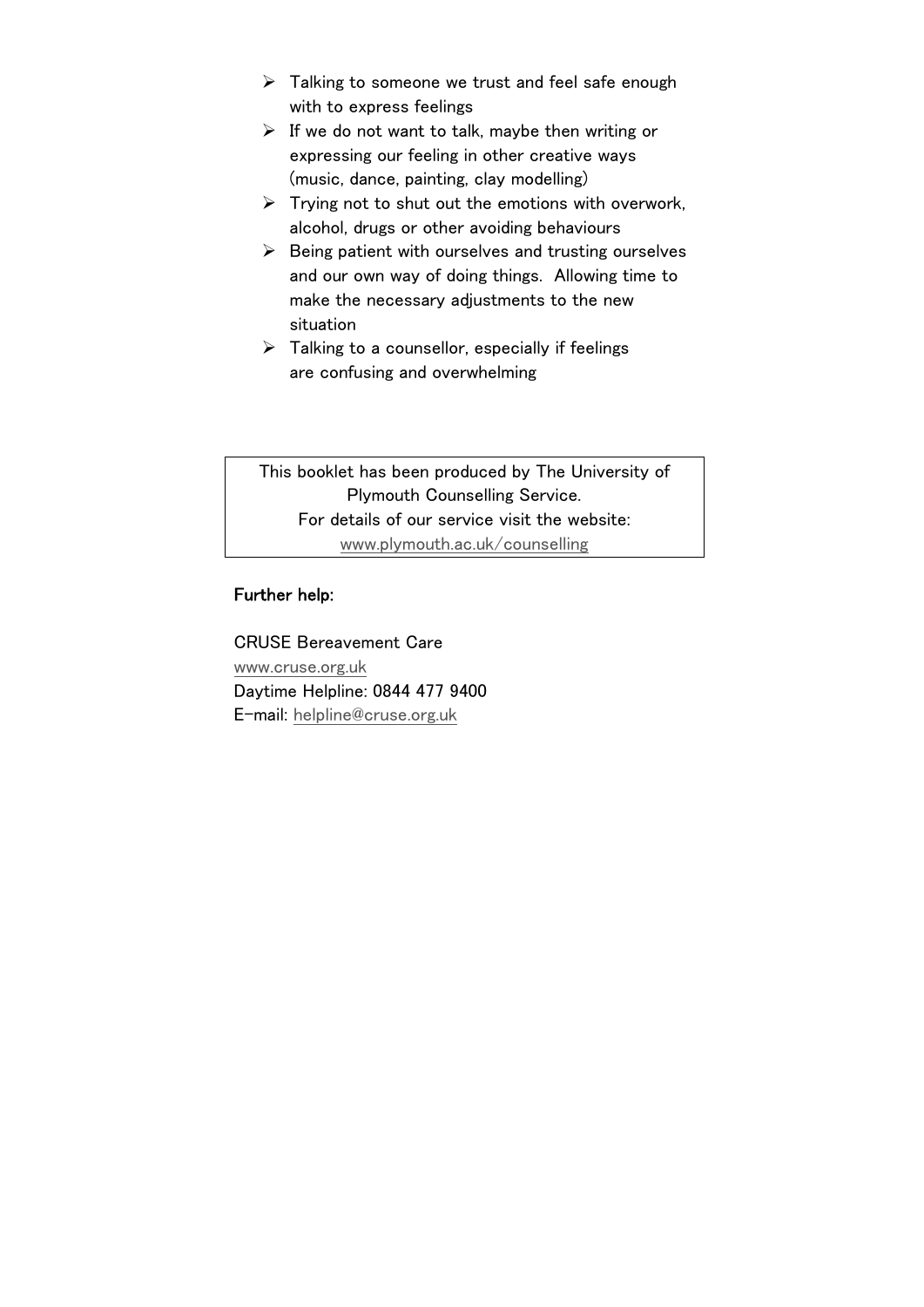#### Further Reading

Ironside, V. (1997) You'll get over it: the rage of bereavement. London: Penguin Books Kohner, N.& Henley, A. S. (2001) When a baby Dies: The experience of Late Miscarriage, Still birth and Neonatal death. London & New York: Routledge Kubler-Ross, E. (1970) On Death and Dying. London and New York: Routledge Lewis, C.S. (1966) A Grief Observed. London: Faber and Faber Levine, S. (2000) Who dies? New York: Anchor Books Mc Elhone, N. (2010) After you: Letters of Love, and Loss, to a Husband and Father. New York: Viking Morris, S. (2008) Overcoming Grief: A Self Help Guide to Cognitive Behavioural Techniques. London: Robinson Moulder, C. (2001) Miscarriage: Women's Experiences and Needs. London & New York: Routledge McNeill Taylor, L. (2000) Living with loss. London: Constable and Robinson Murrav-Parkes. C. (1996) Bereavement. London: Penguin Murray-Parkes, C. et al. (1998) Death and Bereavement Across Cultures. London & New York: Routledge Weithmer, A. (2001) A Special Scar. Hove, East Sussex: Brunner-Routledge